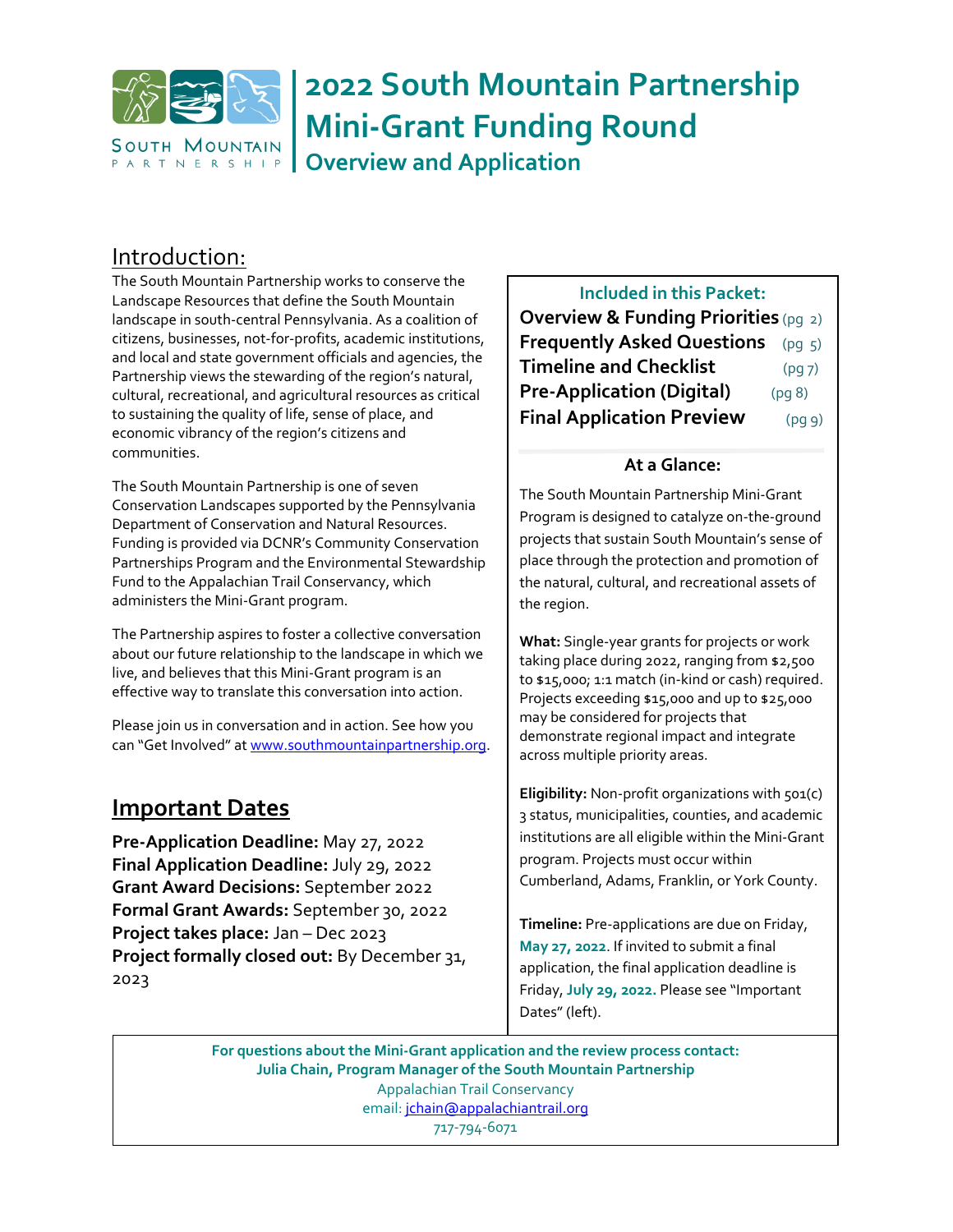

## **OVERVIEW & PRIORITIES**

#### **Purpose:**

The Mini-Grant Program is intended to catalyze on-the-ground projects that further the goals of the Partnership. The Mini-Grant program targets projects to sustain South Mountain's sense of place by protecting and promoting the region's Landscape Resources. These resources include: ecological and natural resources, heritage and cultural resources, agriculture and working lands, and outdoor recreation.

#### **2022 Funding Priorities:**

- **1. Project proposals addressing water resources will be given priority. We are especially interested in projects that demonstrate significant, measurable project outcomes. Priority projects will bring many partners (preferably non-profits, municipalities, and county government) together to:**
	- Meet established water pollution reduction goals of municipalities and counties.
	- Implement a watershed management, restoration, or a protection plan or strategy that has been adopted by local government.
	- Implement an approved strategy for addressing total maximum daily load study (TMDL) or well head protection plan.
- **2. Additional prioritized projects will bring many partners (preferably non-profits, municipal, and county government) to implement conservation and preservation elements of their comprehensive plans.**

#### **Mini-Grant Program Goals:**

- 1. Engage new partners to the Partnership to advance the mission of the Partnership.
- 2. Implement projects throughout the landscape to protect, promote and/or build upon the South Mountain region's unique Landscape Resources.
- 3. Integrate thinking and approaches across disciplines; the Partnership strives to support "nexus projects" (see diagram, pg. 4) that recognize the region's interrelated Landscape Resources.
- 4. Build and strengthen collaboration amongst partners across the landscape.

In sum, the Partnership works to identify projects that strategically benefit the region – be it by impacting the resources across the region or by creating a template or new approach for addressing an issue, with lessons that can be diffused throughout the region.

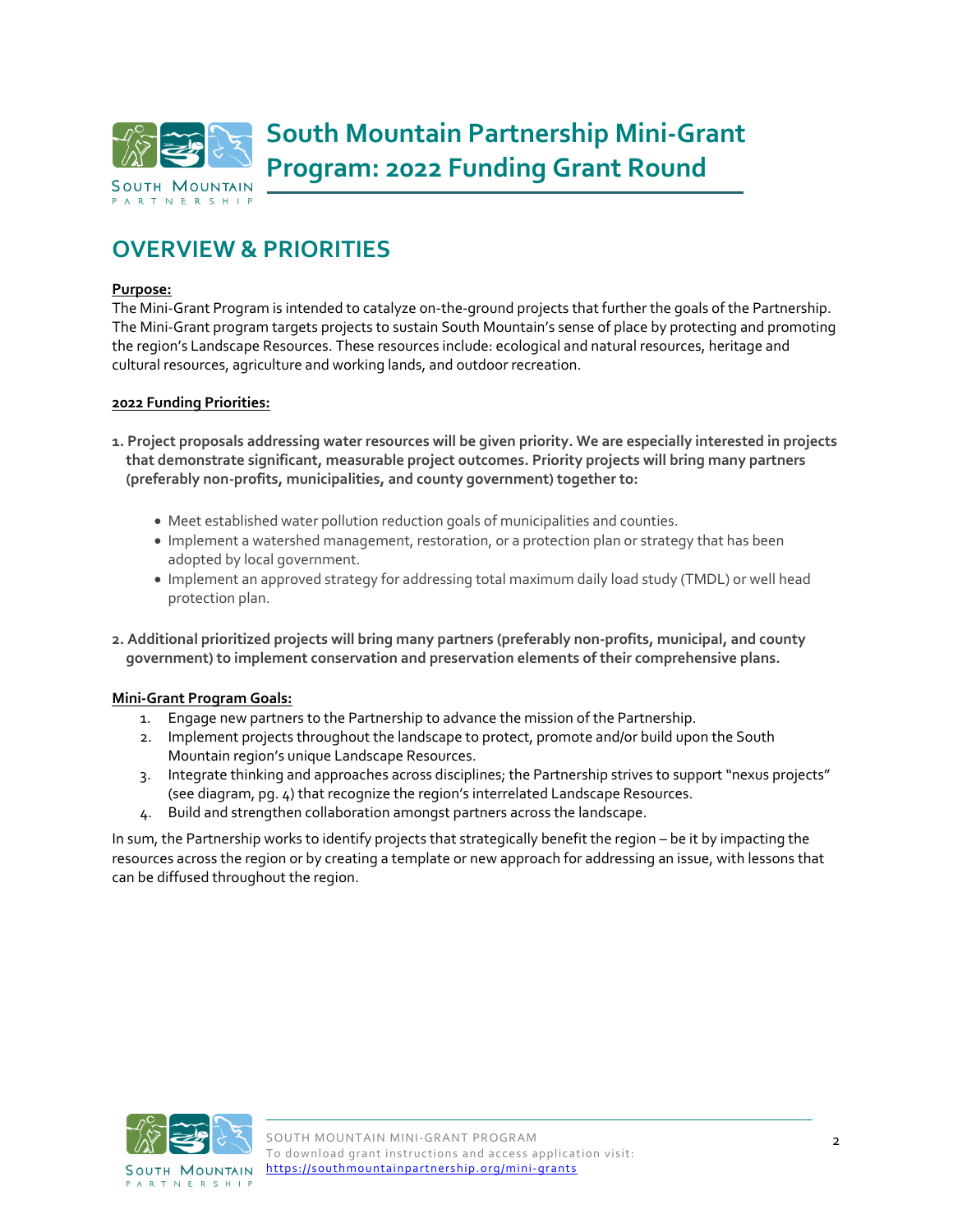#### **Eligibility:**

Non-profit organizations with a tax-exempt status 501(c) 3, municipalities, counties, and educational institutions are all eligible for the Mini-Grant. All projects must be within Cumberland, Adams, Franklin, or York County and have significant ties to the assets of South Mountain, the working lands that surround the mountain, and the communities tied to both. Non-profit organizations must provide a Federal  $\zeta$ <sub>01</sub>(c)(3) registration number and a Pennsylvania Bureau of Charitable Organizations registration number.

Single-year grant requests for a minimum of \$2,500 to a maximum of \$15,000 are considered; at the discretion of the review committee projects exceeding \$15,000 and up to \$25,000 may be considered for projects that have demonstrable regional impact and integrate across multiple priority areas. Applicants must match (at a 1:1 ratio) these funds with additional funding and/or eligible non-cash (in-kind) services. For larger projects with grant requests exceeding the maximum Mini-Grant amount (examples: land acquisitions and trail construction), we encourage interested parties to apply directly to DCNR's Community Conservation Partnership Program (C2P2).

*Note:* this Mini-Grant Program is funded through a DCNR, Bureau of Recreation and Conservation grant. The Partnership identifies four priority Landscape Resources (natural, cultural, agricultural, and recreational resources) and we welcome project proposals that protect and promote this diversity of resources. Due to the original DCNR funding source, to be eligible applicants with projects that address cultural and/or agricultural resources must make a strong connection to the natural and/or recreational significance of the proposed project.

#### **Application Submittal Information:**

### In 2022 we are moving to a digital application system.

### [Pre-applications can be submitted here](https://docs.google.com/forms/d/e/1FAIpQLSeOCnO8lC2_bgva0JgB5g4k26WajI0VK-OSF90jtV3x8WUmww/viewform) via Google Forms



## SMP Mini-Grant Pre-Application Form

The South Mountain Partnership's Mini-Grant Program stimulates on-the-ground projects that further the Partnership's mission to conserve Landscape Resources that enrich the quality of life and sense of place of the citizens and communities of the South Mountain region.

Eligible applicants include 501(c) 3 non-profit organizations, municipalities, counties, and educational institutions. All projects must be within Adams, Cumberland, Franklin, or York County. Single-year grant requests are considered, ranging in size from \$2,500 to \$15,000, with a 1:1 match (cash or in-kind) required.

\*Note: the Partnership's Mini-Grant Program is funded through a Department of Conservation and Natural Resources, Bureau of Recreation and Conservation grant. The Partnership identifies four priority Landscape Resources - natural, cultural, agricultural, and recreational resources - within the South Mountain region, and we welcome project proposals that protect and promote this diversity of resources. However, please keep in mind the original DCNR funding source: to be eligible, projects that address cultural/historical and/or agricultural resources must make a strong connection to the natural and/or recreational significance of the proposed project.

We recommend you use a Google account for submission as it allows you to save your work. If you have any concerns or questions about using this digital form, please contact Julia Chain *jchain@appalachiantrail.org* 

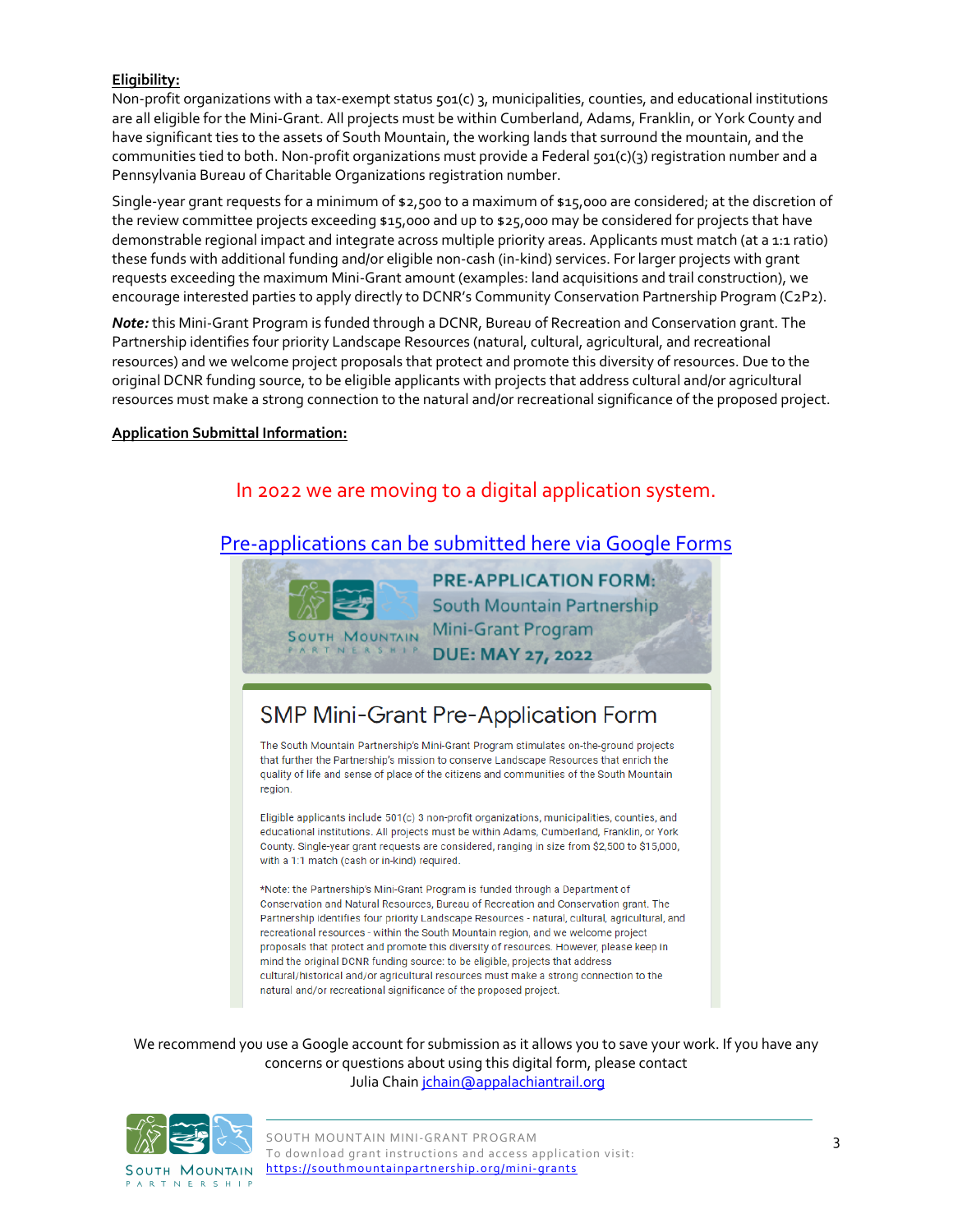## **Preapplication Review: Process and Criteria**

Preapplications are reviewed by staff for eligibility and appropriateness for the South Mountain Mini-Grant Program. Preapplication review does not assess or rate how proposals compare to one another. Applicants with strong pre-applications will be invited by mid-June to submit a final application by the end of July.

Applicants should review the Funding Priorities and the Final Application prior to completing the Preapplication to understand how projects will be scored and prioritized.

## Final Application questions and scoring are previewed below. SMP will release a digital format for final submission. Do not complete a final application until invited.

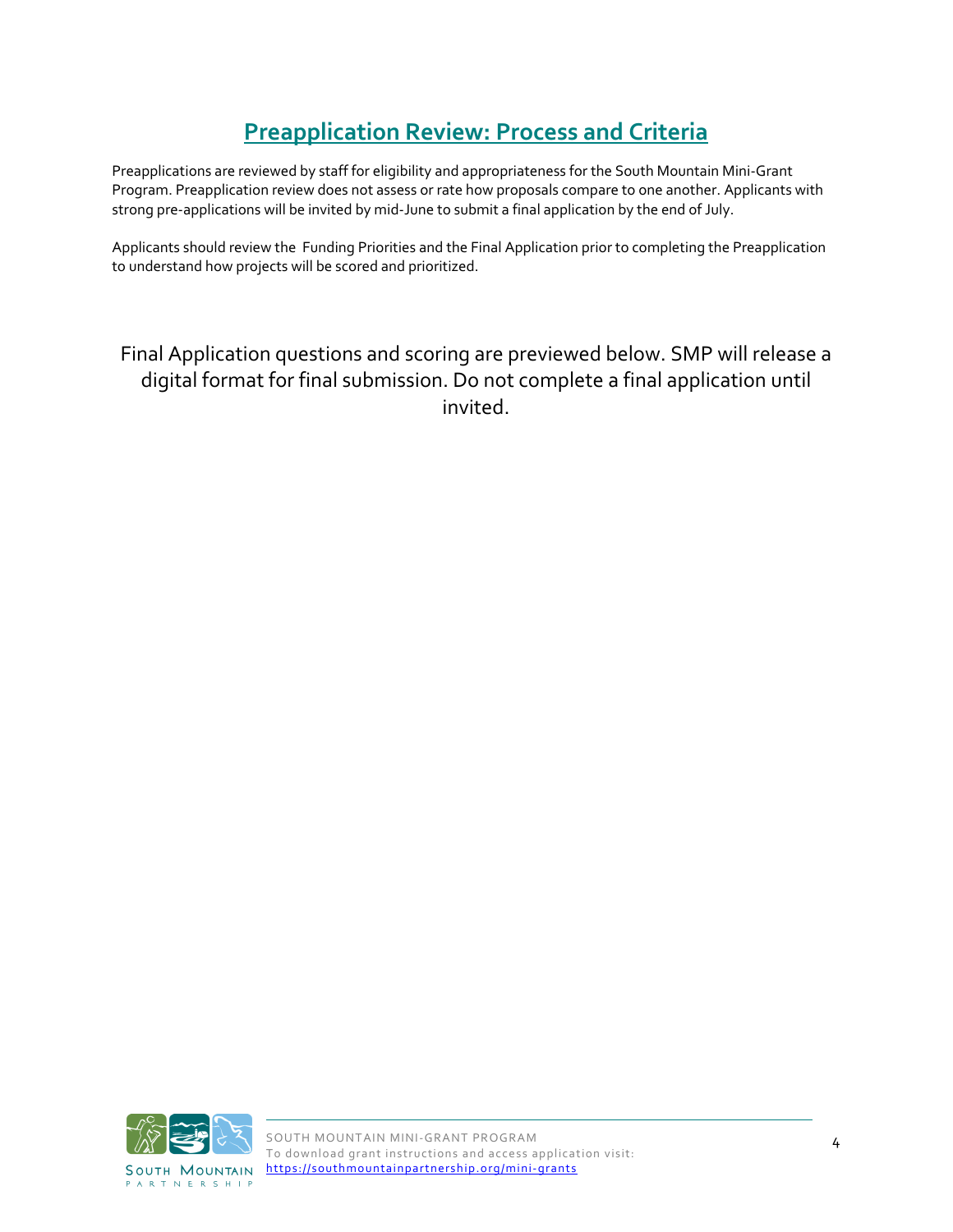## **Final Application Review: Process and Criteria**

Final applications are reviewed by a small committee of current South Mountain Partnership partners. The review committee reserves the right to request additional information to supplement a submitted application as needed. Applications are ranked using the following criteria:

#### **Criteria A: Detailed and Complete Project Narrative (Section II)**

10 points…Project description; deliverables, objectives and timeline/scope-of-work are described with sufficient detail to demonstrate that the project is feasible and ready-to-go.

#### **Criteria B: Budget (Section III)**

20 points…Project budget clearly demonstrates the total project cost, the source(s) of appropriate match, and the requested grant amount and how these funds will be expended. Projects with matching funding that is firmly secured as of the application deadline will rank higher than projects with undetermined or unlikely funding. Refer to the DCNR Community Conservation and Partnership Program guidelines [\(http://www.docs.dcnr.pa.gov/cs/groups/public/documents/document/DCNR\\_017036.pdf\)](http://www.docs.dcnr.pa.gov/cs/groups/public/documents/document/DCNR_017036.pdf) for match guidelines. Volunteer time and labor can be valued up to the amount published by the Independent Sector Volunteer at [http://www.independentsector.org/volunteer\\_time.](http://www.independentsector.org/volunteer_time) Work performed by individuals under the age of 18 will be valued at the Commonwealth's minimum wage rate.

#### **Criteria C: Alignment with Partnership (50 points)**

- 30 points... **Advances Mission and Goals** Project advances the Partnership's mission of *"conserving Landscape Resources[1](#page-4-0) to enrich the quality of life and sense of place of the South Mountain region's citizens and communities,"* and addresses each one of the Partnership's goals:
	- *(1) Conservation of Landscape Resources (10 pts)* sustain and steward the resources that define the South Mountain landscape;
	- *(2) Promotion of Landscape Resources (10 pts)* increase public awareness of the resources that define the South Mountain landscape;
	- *(3) Connections across the Landscape (10 pts)* emphasize the interconnectedness of the resources to create a community of collaboration amongst a critical mass of public agencies, non-**Natural** profit and community organizations, businesses, and citizens.
- 10 points... **Partner Collaboration** Project builds and sustains collaboration with other organizations and/or partners; more weight will be given to truly collaborative projects that engage diverse partners.
- 10 points… **Integration** Project benefits multiple types of priority 'Landscape Resources' to become a "nexus project" (*see diagram to the right).*

0 points but **Connection to Partnership Activity or Outcome** Project

**Criteria D: Project Evaluation & Sustainability (20 points)**

prioritized is directly related to outcomes or actions identified at a past Partnership workshop or meeting.



*Integration - Projects in the center combine aspects of many sectors and are "nexus projects."*

- 10 points… Evaluation The project incorporates measurable outcomes that will assess the project's success in achieving its objectives and deliverables, in both the short term and long term. Example: quantifiable data.
- 10 points… Sustainability Applicant demonstrates a strong plan for ensuring the long term up-keep and maintenance of the project and for sustaining partnerships and collaborations. Funding may not be considered for projects that do not clearly address this concern.

<span id="page-4-0"></span>The Partnership's four priority Landscape Resources: Natural, Cultural, Agricultural, and Recreational resources.



**PARTNERSHIP**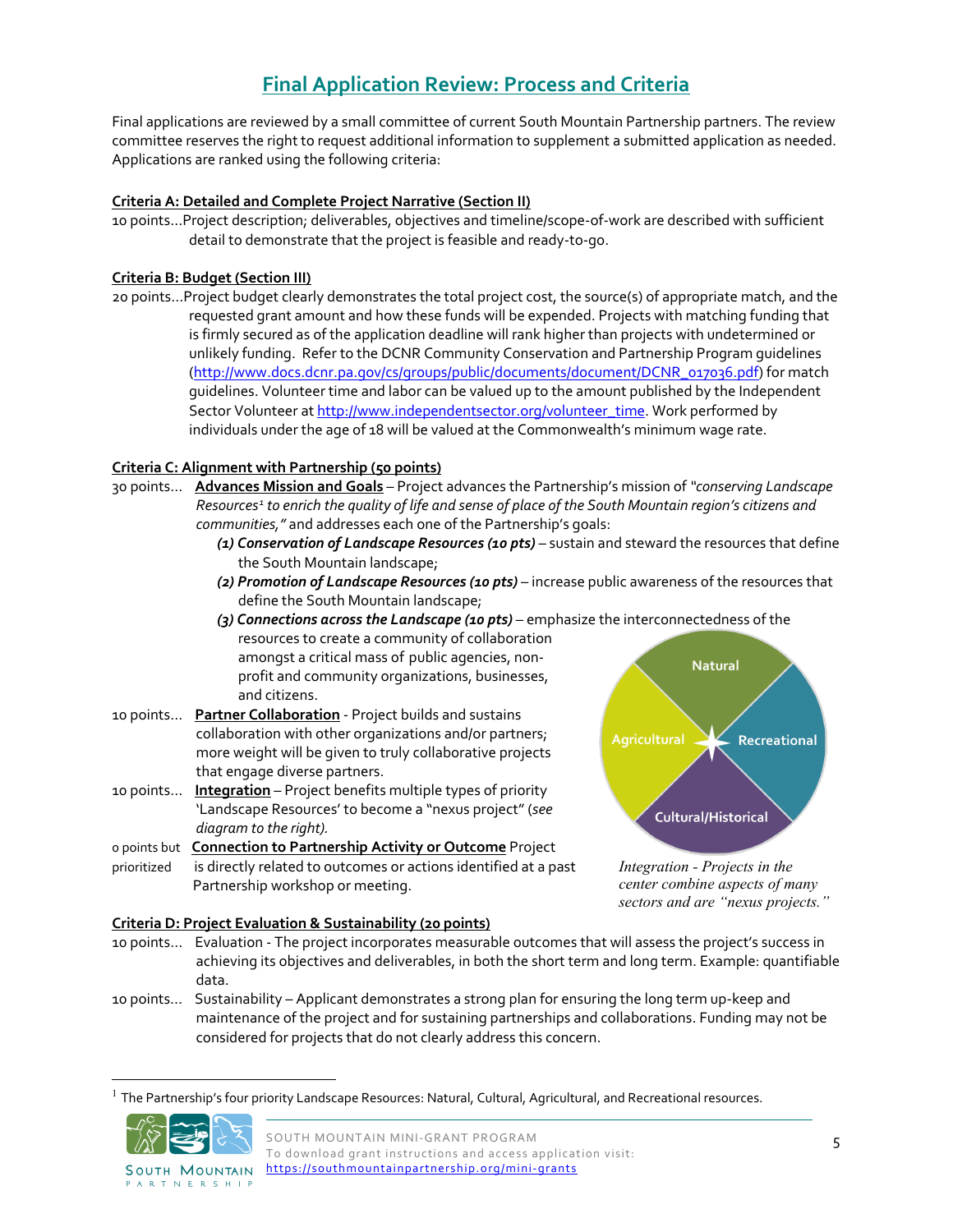

## **FREQUENTLY ASKED QUESTIONS**

The South Mountain Mini-Grant Program is intended to catalyze on-the-ground projects that align with the goals of the Partnership. The Program targets projects that sustain South Mountain's sense of place by protecting and promoting our region's Landscape Resources. These resources include: ecological and natural resources, heritage and cultural resources, agriculture and working lands, and recreational resources. The Partnership strives to highlight the interrelated nature of these resources on the South Mountain landscape, and thus prioritizes nexus projects that integrate across resources to produce the greatest benefit. The following offers answers to frequently asked questions about the Mini-Grant Program:

- **What does a strong Mini-Grant Project look like?** The Mini-Grant Program *emphasizes collaboration* with other organizations and professionals; we believe that such connections have the potential to outlast any specific project and continue to benefit the region into the future. In particular, we aspire to build collaboration across the priority Landscape Resources by targeting "nexus projects" – projects that positively impact multiple Landscape Resources - natural, cultural, agricultural, and recreational resources; we see great value in addressing concerns and opportunities in an integrated fashion across the region. - The South Mountain Partnership looks to identify projects that strategically benefit the South Mountain region – be it by impacting the resources across the region or by creating an example or innovative approach for addressing challenges and/or opportunities, with lessons that can be diffused throughout the region.
- **Who can apply?** Municipalities, municipal agencies, counties, academic institutions, and authorized non-profit organizations are all eligible applicants. Authorized organizations must be both tax-exempt under Section 501(c) 3 of the Internal Revenue Code and registered with the PA Department of State Bureau of Charitable Organizations.
- **When is the deadline for the application?** Please see pages 1.
- **What are the Grant request limits?** Applicants may submit proposals that range in size from a minimum of \$2,500 to a maximum of \$15,000. At the discretion of the review committee, projects exceeding \$15,000 and up to \$25,000 may be considered for projects that have demonstrable regional impact and integrate across multiple priority areas.
- **What kinds of projects are eligible?** All projects must be within Cumberland, Adams, Franklin, or York counties and have significant ties to the assets of South Mountain, the working lands that surround the mountain, or the communities tied to both. Multi-year funding is not considered within this program; awarded grants close out at the end of the calendar year following the year in which the grant is awarded**. Projects funded as part of the 2022 grant cycle take place between January and December 2023 and must be formally closed by the Grantee by December 31, 2023**. Please note: the Mini-Grant program is intended to be project-specific; applications should be for concrete, defined projects that have clear objectives, outcomes and deliverables. The Mini-Grant program is not intended to support



**PARTNERSHIP**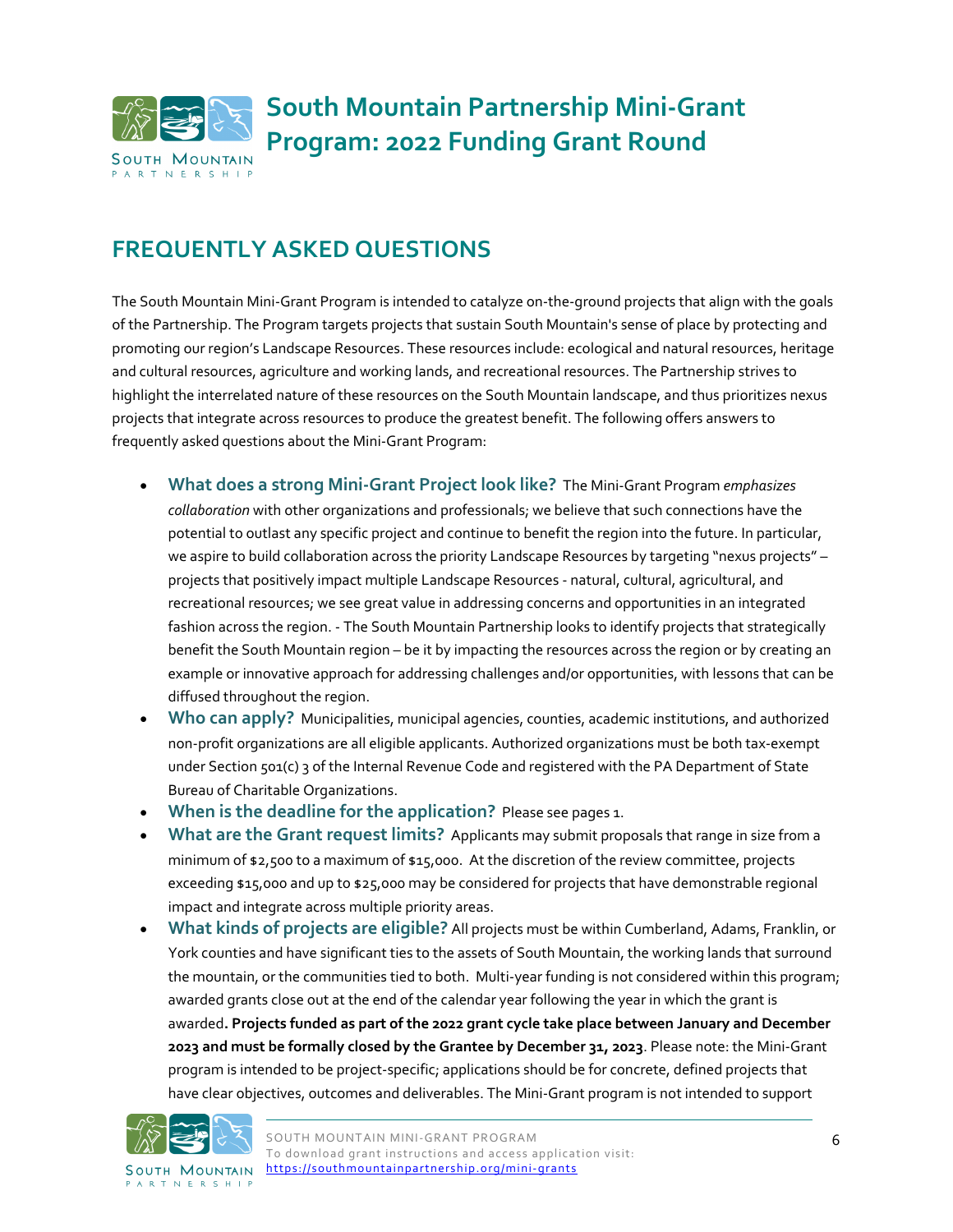organizational capacity efforts (printing membership brochures or promotional brochures for instance, or to facilitate fundraising efforts for the organization) nor provide general operating support for organizations.

- **What types of projects have been funded in the past?** Land-use planning efforts at the municipal level (i.e. updating comprehensive plans or drafting zoning or subdivision and land development ordinances) **are** an acceptable and encouraged use of Mini-Grant funding. Visit the [South](http://southmountainpartnership.org/mini-grants)  [Mountain Partnership Mini-Grant program](http://southmountainpartnership.org/mini-grants) website and th[e Mini-Grant Map](https://ship.maps.arcgis.com/apps/Cascade/index.html?appid=f6a94559c5e941489969825db3b98d37) for locations and descriptions of past projects. Examples of past projects include trail and outdoor recreation infrastructure development (including signage); habitat restoration efforts; ecological research projects (targeting specific, defined management challenges); regional resource promotion and guides; resource interpretation; historical preservation; adaptive reuse feasibility studies; education programming and development; and planning and revitalization studies and supportive efforts.
- **How will you decide what applicants receive funding?** Please see *Final Application Review: Process and Criteria*.
- **Who decides what applications are awarded funding?** A small committee of Partnership partners representing diverse interests and geography review and rank the proposals. Participation in the committee is on a voluntary basis, and the committee membership changes yearly; partners serving on the committee in any given year may not apply for funding in that year's Mini-Grant funding round.
- **Should I contact the South Mountain Partnership Leads [Tyler Semder](mailto:tsemder@pa.gov)**, **[Julia Chain](mailto:jchain@appalachiantrail.org?subject=2022%20Mini%20Grant) or [Katie Hess](mailto:khess@appalachiantrail.org) to let them know I might be interested?** Yes, we encourage you to contact us so we expect your application and can help ensure its completeness. You can contact us through e-mail by clicking on our names.
- **Does this Grant program require a match?** Yes. A 1:1 match is required.
- **When do we have to have the cash match available?** Your cash match should be available when you list this match on your grant application. **Your grant application MUST include a support letter from the partner organization(s) that notes the agreed upon donation amount or value.** Please also see *Criteria B: Budget*.
- **Can a non-cash match be used?** Yes. Non-cash match can include donated materials, professional time, volunteer time, donated land value, and services conducted in-house for which the grantee organization does not receive compensation. Please also see *Criteria B: Budget.*
- **Can I match the Mini-Grant to a DCNR grant?** No. The Mini-Grant program is funded through a DCNR funding source, and you cannot match DCNR funds to DCNR funds. Please see th[e PA DCNR](http://elibrary.dcnr.pa.gov/GetDocument?docId=1753162&DocName=dcnr_017036.pdf)  [Partnerships Eligible and Ineligible Grant Project Activities, Costs, and Match](http://elibrary.dcnr.pa.gov/GetDocument?docId=1753162&DocName=dcnr_017036.pdf) guidelines
- **If awarded a Grant, how much money would we get up front?** Terms can vary, but generally you would receive 90% of the amount through a first invoice and the remaining when the project is closed out.
- **What are the terms and conditions of the grant agreement if I am awarded a Grant?** Mini-Grant funds originally come from the PA Department of Conservation and Natural Resources as part of the Environmental Stewardship Fund Program. ATC is the grant administrator but requires recipients to comply with the standard DCNR terms and conditions. [See our grant contract here.](http://southmountainpartnership.org/wp-content/uploads/2015/01/Sample-SMP-MiniGrant-Agreement.pdf)

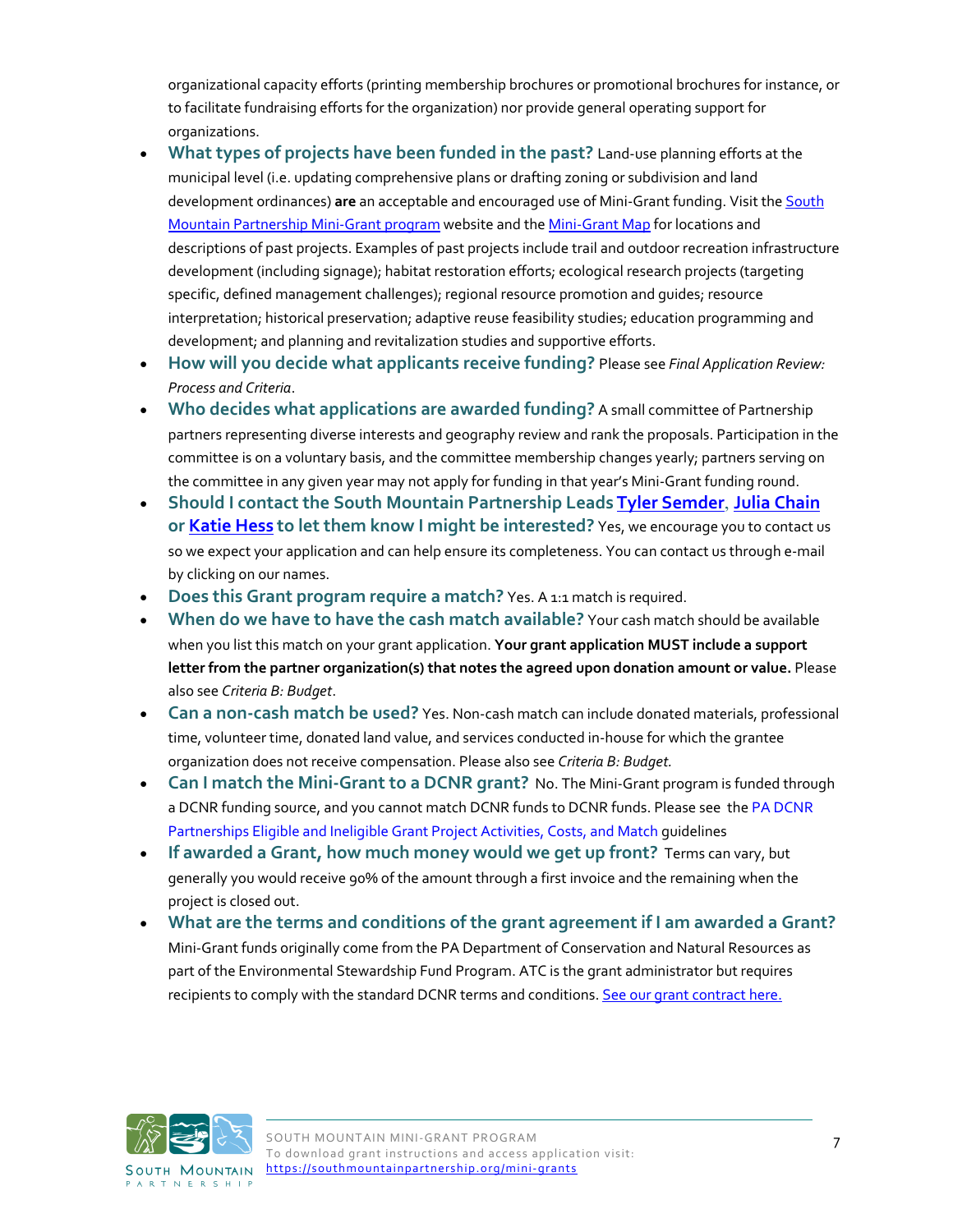

## **TIMELINE AND CHECKLIST**

Note: Items in red are to be completed by the applicant/Grantee and items in gray are to be completed by South Mountain Partnership.

#### **May/June 2022**

- Applicants submit DIGITAL Pre-Application
- South Mountain Partnership sends letters to applicants
- Applicants that are invited to submit a full application should schedule a time to meet and plan with the

#### South Mountain Partnership for their full application

#### **July 2022**

**Applicants submit grant full application** 

#### **August and September 2022**

**Mini-Grant committee reviews applications** 

#### **September 2022**

Final awards are determined and letters are sent to all applicants

Grantees must fill out and promptly submit the New Vendor Form

#### **November – December 2022**

- South Mountain Partnership drafts Grant Agreements based on applications
- Grantee reviews and makes any needed edits to the contract in coordination with South Mountain Partnership. The Grantee confirms that the Grant Agreement budget is correct.
- South Mountain Partnership meets with grantees to review agreement, explain terms and conditions, and discuss any further concerns.
	- South Mountain Partnership finalizes grant agreements and sends to grantee
- Grantee signs the Agreement signature page **and sends to** South Mountain Partnership to begin project
- Grantee **must** issue a press release about project and copy South Mountain Partnership

#### **November 2022 through Duration of Grant**

- Grantee begins implementation of project after the final grant agreement is signed by both parties
- Grantee submits  $1<sup>st</sup>$  invoices for 90% of the grant award
- Grantee sends periodic updates to South Mountain Partnership
- Grantee must include Acknowledgement of Assistance language in project materials and these **must** be approved by South Mountain Partnership before production
- Grantee maintains records on all invoices and time spent on project, including partner matches

#### **Project Close-out (Must occur by December 31, 2023)**

Grantee must coordinate a press release or event with project completion

 Grantee must complete and submit as a package the four project closeout items which includes detailed reporting on direct project expenses and time invoices [\(documents are available for download here\)](https://southmountainpartnership.org/mini-grants/close-out-documentation):

- Project Closeout Form
- Project Accomplishments Report
- Success Story Template
- Final Invoice



SOUTH MOUNTAIN **PARTNERSHIP**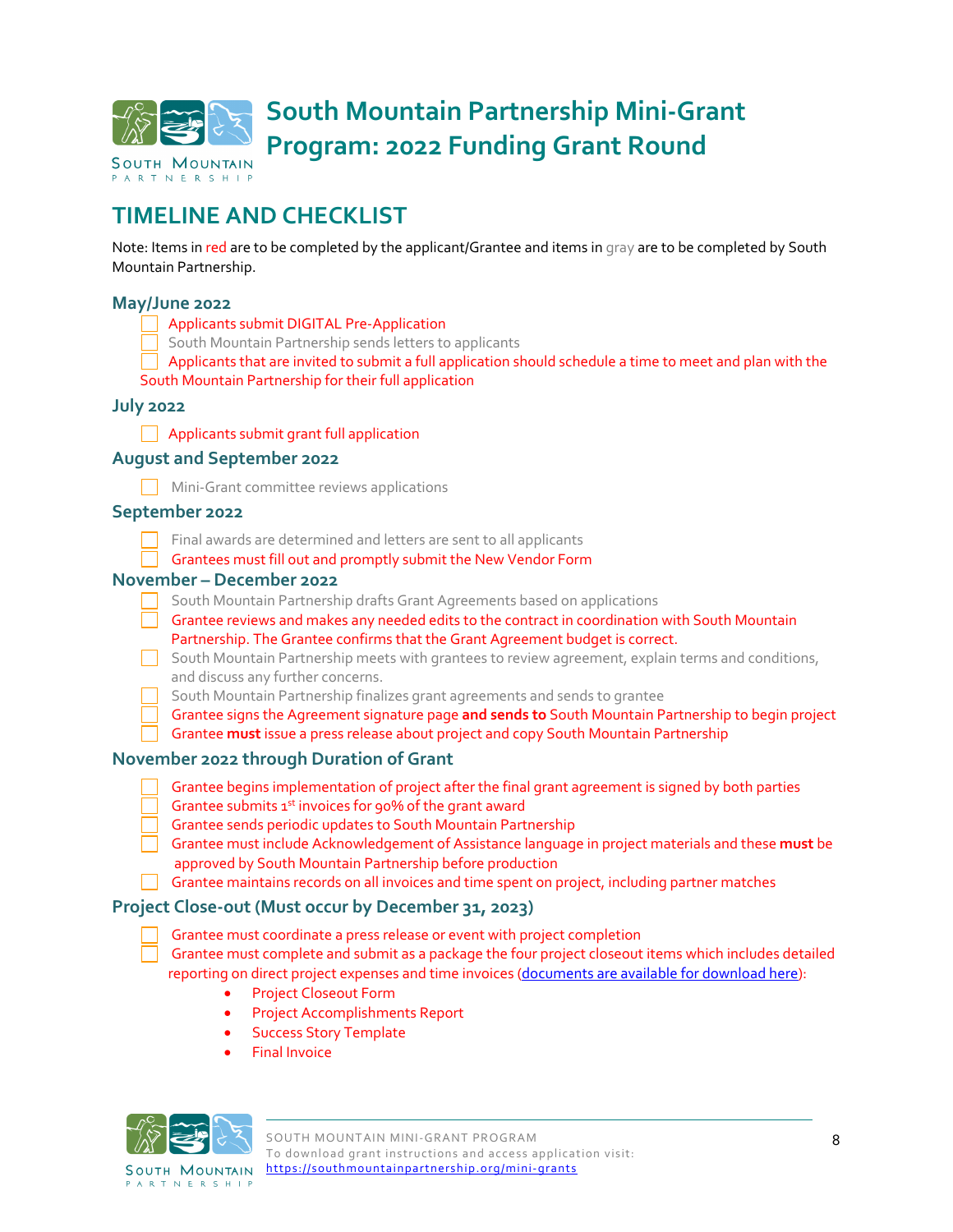

SOUTH MOUNTAIN PARTNERSHIP

**PRE-APPLICATION FORM South Mountain Partnership Mini-Grant Program: 2022 Funding Grant Round** 

# **New in 2022, SMP is moving applications to a digital format. [CLICK HERE TO FILL OUT THE DIGITAL PRE-](https://forms.gle/aXgmbyVy6qkenMUD9)[APPLICATION FORM](https://forms.gle/aXgmbyVy6qkenMUD9)**



**PRE-APPLICATION FORM: South Mountain Partnership Mini-Grant Program DUE: MAY 27, 2022** 

## SMP Mini-Grant Pre-Application Form

The South Mountain Partnership's Mini-Grant Program stimulates on-the-ground projects that further the Partnership's mission to conserve Landscape Resources that enrich the quality of life and sense of place of the citizens and communities of the South Mountain region.

Eligible applicants include 501(c) 3 non-profit organizations, municipalities, counties, and educational institutions. All projects must be within Adams, Cumberland, Franklin, or York County. Single-year grant requests are considered, ranging in size from \$2,500 to \$15,000, with a 1:1 match (cash or in-kind) required.

\*Note: the Partnership's Mini-Grant Program is funded through a Department of Conservation and Natural Resources, Bureau of Recreation and Conservation grant. The Partnership identifies four priority Landscape Resources - natural, cultural, agricultural, and recreational resources - within the South Mountain region, and we welcome project proposals that protect and promote this diversity of resources. However, please keep in mind the original DCNR funding source: to be eligible, projects that address cultural/historical and/or agricultural resources must make a strong connection to the natural and/or recreational significance of the proposed project.

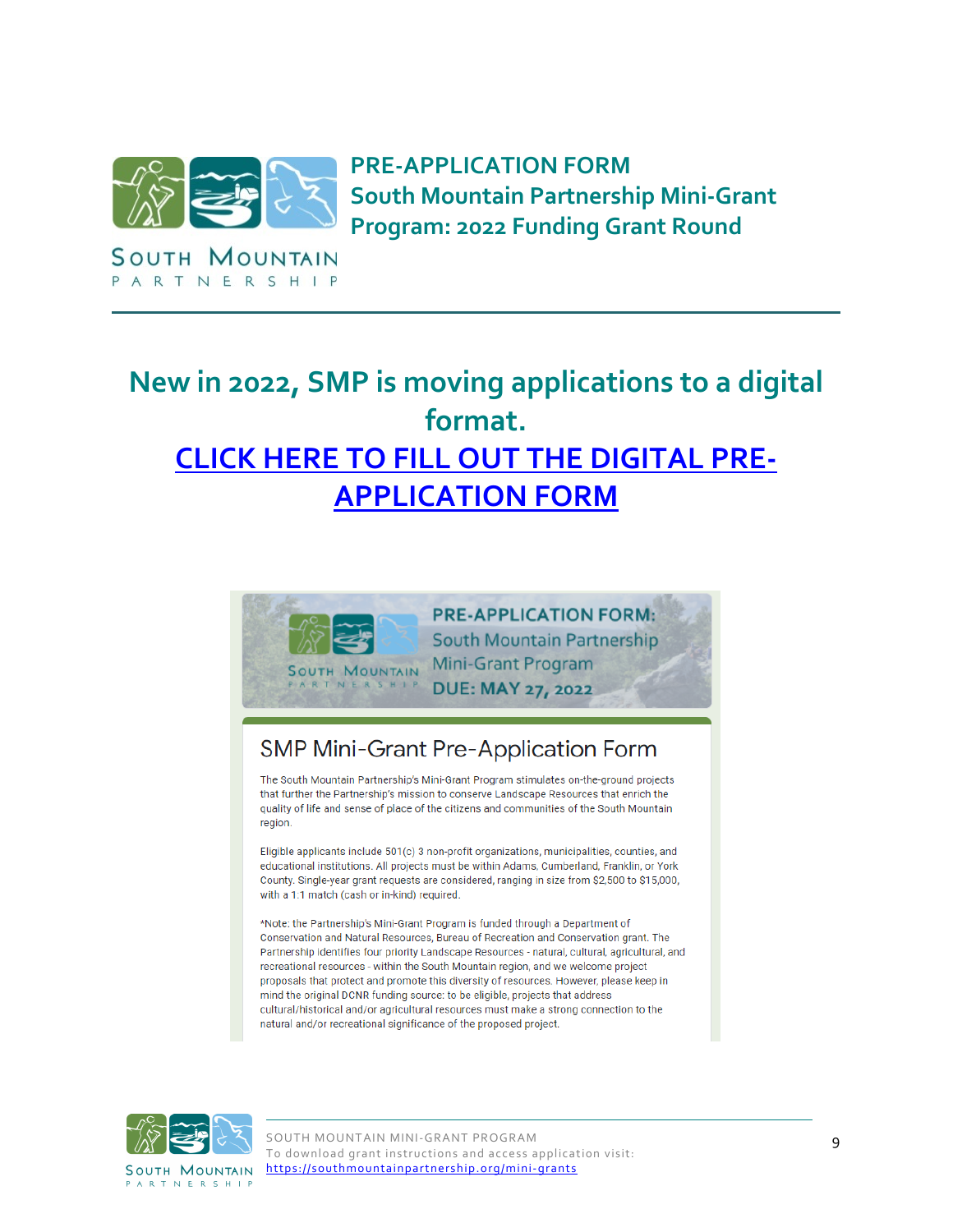## **FINAL APPLICATION PREVIEW**

## **SOUTH MOUNTAIN MINI-GRANT PROGRAM: 2022 Funding Round**

**Deadline: July 29, 2022** 

**PLEASE NOTE THE FOLLOWING QUESTIONS WILL BE AVAILABLE DIGITALLY FOR SUBMISSION, THIS PREVIEW CONTAINS THE SAME QUESTIONS/SCORING SO YOU CAN FAMILIARIZE YOURSELF WITH THEM** 

**Please Note:** applicants will be invited to complete this final application **only following review of the pre-application form.**

### **FINAL APPLICATION MUST BE SUBMITTED DIGITALLY VIA THESE TWO STEPS**

**1. Downlo[ad the budget \(in excel\) and ente](https://southmountainpartnership.org/wp-content/uploads/2022/06/SMP-Mini-Grant-Budget_Public_Protected.xlsx)r your budget within the sheet and save to your computer.** 

**2. [Prepare your narrative answers and submit them via our ArcGIS form.](https://arcg.is/1zeu1f) You do not need an account, and this form will save your answers in cached data.**

**Your budget will be uploaded at the same time.** *(You also will have the opportunity to upload letters of support)*

# **[CLICK HERE TO ACCESS THE FINAL APPLICATION](https://arcg.is/1zeu1f)**

### **PROJECT INFORMATION**

| <b>Project Title:</b>                     |                                             |
|-------------------------------------------|---------------------------------------------|
| <b>Total Project Budget:</b>              | <b>Anticipated Project Start Date:</b>      |
| <b>Amount of SMP Grant Request:</b>       | <b>Anticipated Project Completion Date:</b> |
| How many people will this project impact? |                                             |

| <b>COLLABORATION INFORMATION</b>                                                                            |                       |  |  |  |
|-------------------------------------------------------------------------------------------------------------|-----------------------|--|--|--|
| ONLY list those project partners that are directly involved in providing cash or non-cash match; letters of |                       |  |  |  |
| support (pdf required) for each partner should be attached to the end of the application                    |                       |  |  |  |
| <b>Organization Name:</b>                                                                                   |                       |  |  |  |
| <b>Contact Person:</b>                                                                                      | <b>Email Address:</b> |  |  |  |
| <b>Phone Number:</b>                                                                                        |                       |  |  |  |
| <b>Organization Name:</b>                                                                                   |                       |  |  |  |
| <b>Contact Person:</b>                                                                                      | <b>Email Address:</b> |  |  |  |
| <b>Phone Number:</b>                                                                                        |                       |  |  |  |
| <b>Organization Name:</b>                                                                                   |                       |  |  |  |
| <b>Contact Person:</b>                                                                                      | <b>Email Address:</b> |  |  |  |
| <b>Phone Number:</b>                                                                                        |                       |  |  |  |
| Please add additional collaborative organizations as needed:                                                |                       |  |  |  |
|                                                                                                             |                       |  |  |  |



PARTNERSHIP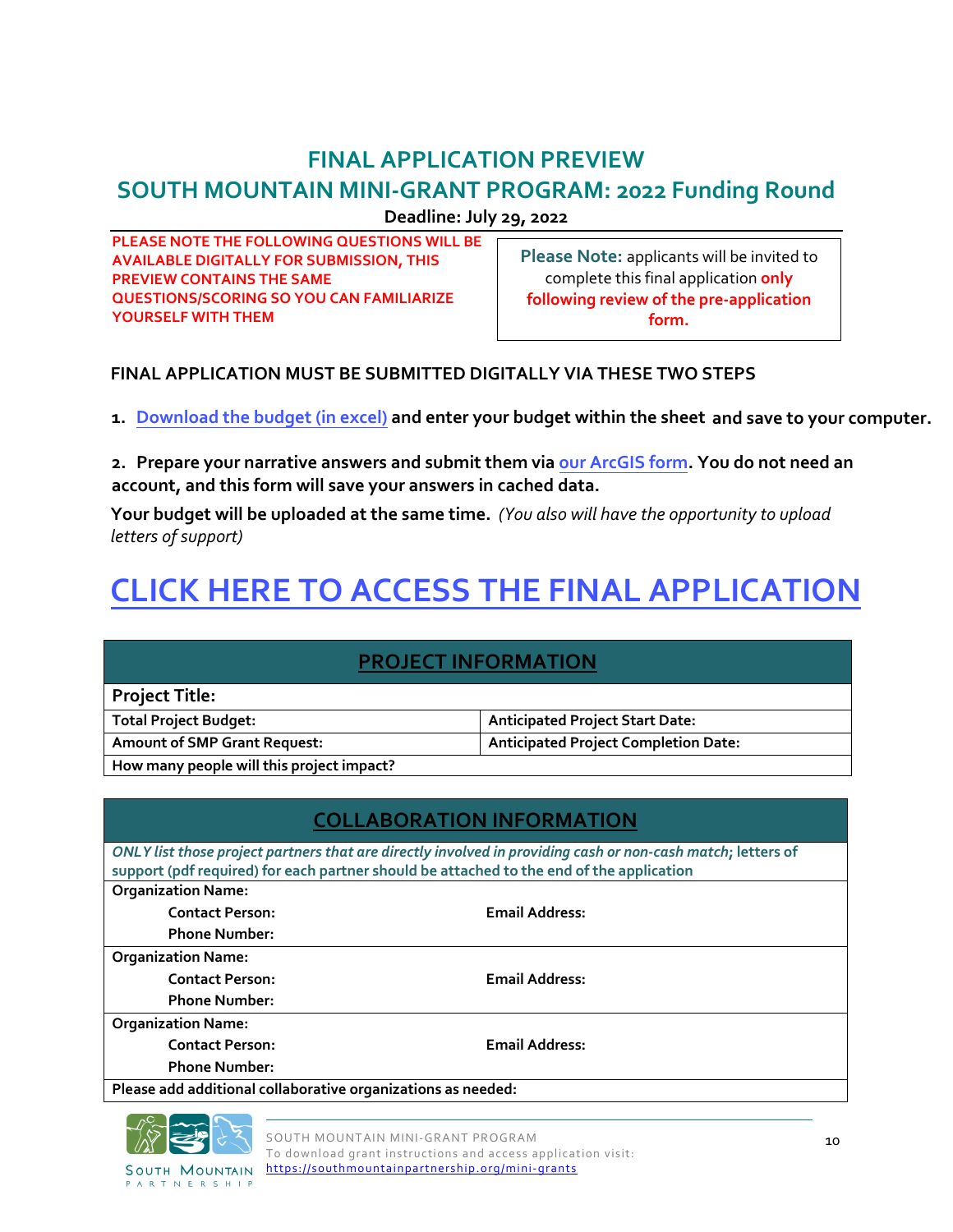### **SECTION I: PROJECT NARRATIVE [10 points]**

**SECTION I-A – BRIEF PROJECT DESCRIPTION.** Briefly (one to two paragraphs) describe the proposed project.

**SECTION I-A Answer:** 

**SECTION I-B – FINAL PROJECT DELIVERABLES and PROJECT OBJECTIVES.** Explicitly identify and describe the direct deliverables of the project, as well as how these deliverables advance larger, longer-term objectives of your organization and the Partnership.

**SECTION I-B Answer:** 

**SECTION I-C – PROJECT TIMELINE AND SCOPE OF WORK.** Outline the anticipated scope of work for the project in a clear, step-by-step manner. Each step in the scope of work should be listed in chronological order, with a target completion date (month and year, example: May 2020) identified for each step. A thorough timeline and scope of work will clearly communicate that the proposed project is ready to go.

**SECTION I-C Answer:** 

### **SECTION II: BUDGET [20 points]**

**SECTION II-A –PROJECT BUDGET.** Explain the breakdown of the project budget using the table below. 1. Outline the overall budget for project completion; structure this budget around concrete, defined tasks (which should correspond to the timeline created above), with specific costs and labor inputs identified as line items under each task; include billable rates and time for any labor costs or in-kind services. 2. List the how each line item will be funded.

GRANT FUNDS – Which tasks will be paid by this mini-grant if the project is funded?

CASH MATCH – Which tasks will be paid by applicant or partner funds?

NON-CASH MATCH – Which tasks will be covered by donated materials, services, or labor? 3. List the match status and funding source.

MATCH STATUS – List "S" for match that is already secured and list "P" for match that is pending.

FUNDING SOURCE – Name the organization providing the funding for each line item.

4. Show the total cost of each Task.

TOTAL COSTS – Add the line items under each task and display in this column.

Note: Total amount of match must be at least 50% of total project cost. Volunteer hourly rate calculated at \$27.20. Donated Professional Services calculated at individual's professional hourly rate. Volunteers under 18 years of age, or those who are incarcerated use PA minimum wage of \$7.25 per hour.

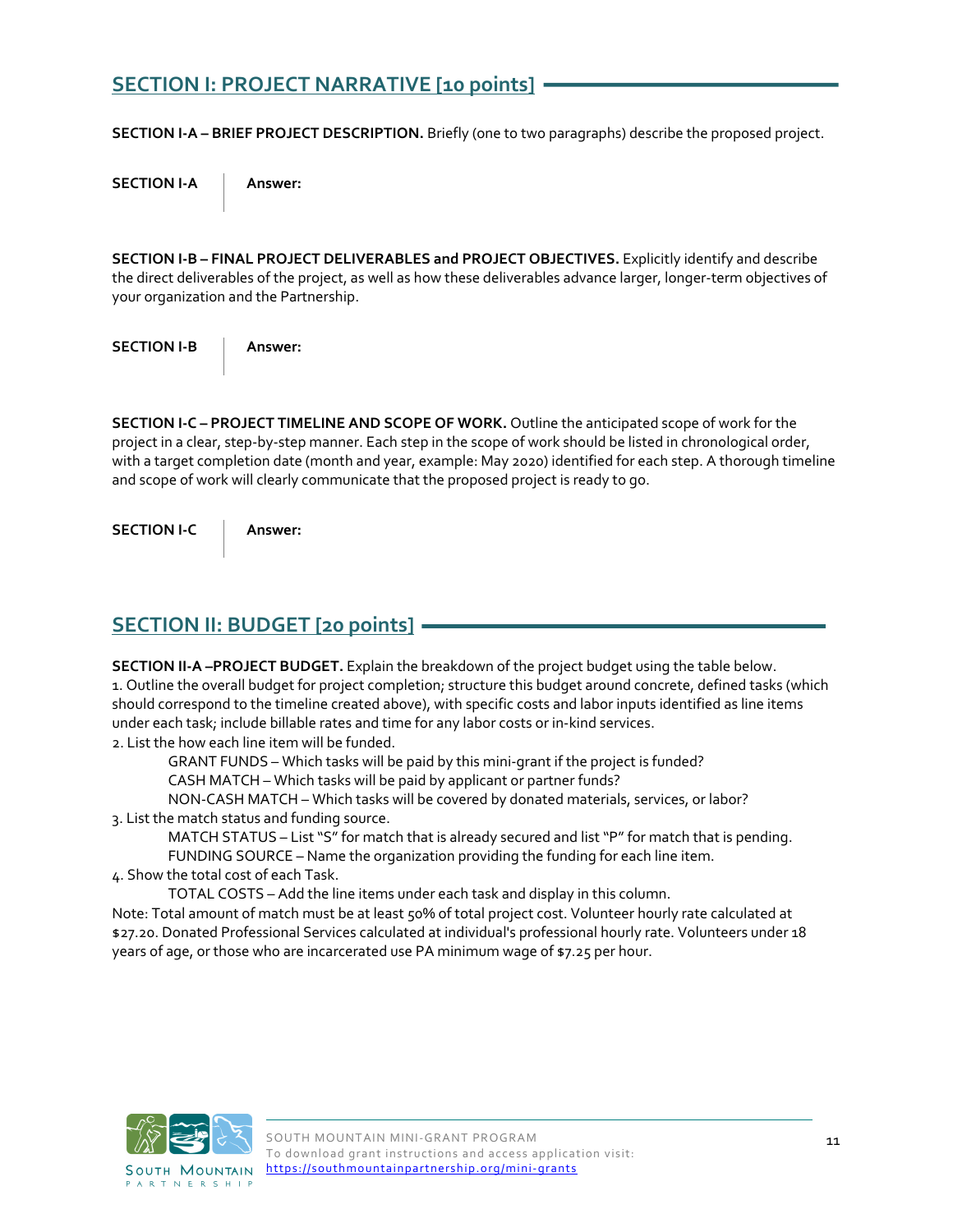| Total Overall Budget = $$$                        |                              | <b>COSTS</b>                |                                            | <b>MATCH</b><br><b>STATUS</b> | <b>FUNDING</b><br><b>SOURCE</b> | <b>TOTAL</b><br><b>COSTS</b> |
|---------------------------------------------------|------------------------------|-----------------------------|--------------------------------------------|-------------------------------|---------------------------------|------------------------------|
| <b>TASK</b>                                       | <b>GRANT</b><br><b>FUNDS</b> | <b>CASH</b><br><b>MATCH</b> | <b>NON-</b><br><b>CASH</b><br><b>MATCH</b> |                               |                                 |                              |
| Task 1: description                               |                              |                             |                                            |                               |                                 | \$                           |
| Insert task line items (e.g. XX hrs<br>x XX\$/hr) | \$                           | \$                          | \$                                         | "S" or "P"                    | Organization                    |                              |
| Insert task line items (e.g. XX hrs<br>x XX\$/hr) | $\pmb{\mathsf{\$}}$          | \$                          | \$                                         |                               |                                 |                              |
| Insert task line items (e.g. XX hrs<br>x XX\$/hr) | $\pmb{\mathfrak{s}}$         | \$                          | \$                                         |                               |                                 |                              |
| Task 2: description                               |                              |                             |                                            |                               |                                 | \$                           |
| Insert task line items (e.g. XX hrs<br>x XX\$/hr) | \$                           | \$                          | \$                                         |                               |                                 |                              |
|                                                   | \$                           | \$                          | \$                                         |                               |                                 |                              |
| Task 3: description                               | \$                           | \$                          | \$                                         |                               |                                 | \$                           |
| Insert task line items (e.g. XX hrs<br>x XX\$/hr) | \$                           | \$                          | \$                                         |                               |                                 |                              |
|                                                   | \$                           | \$                          | \$                                         |                               |                                 |                              |
| Task 4: description                               | \$                           | \$                          | \$                                         |                               |                                 | \$                           |
| Insert task line items (e.g. XX hrs<br>x XX\$/hr) | \$                           | \$                          | \$                                         |                               |                                 |                              |
|                                                   | \$                           | \$                          | \$                                         |                               |                                 |                              |
| <b>Add additional Tasks as</b><br>needed.         | \$                           | \$                          | \$                                         |                               |                                 | $\boldsymbol{\mathsf{s}}$    |
| Insert task line items (e.g. XX hrs<br>x XX\$/hr) | \$                           | \$                          | \$                                         |                               |                                 |                              |

**SECTION II-B – MATCH STATUS:** Provide an explanation of those match sources that are pending and indicate when confirmation is anticipated.

**SECTION II-B Answer:** 

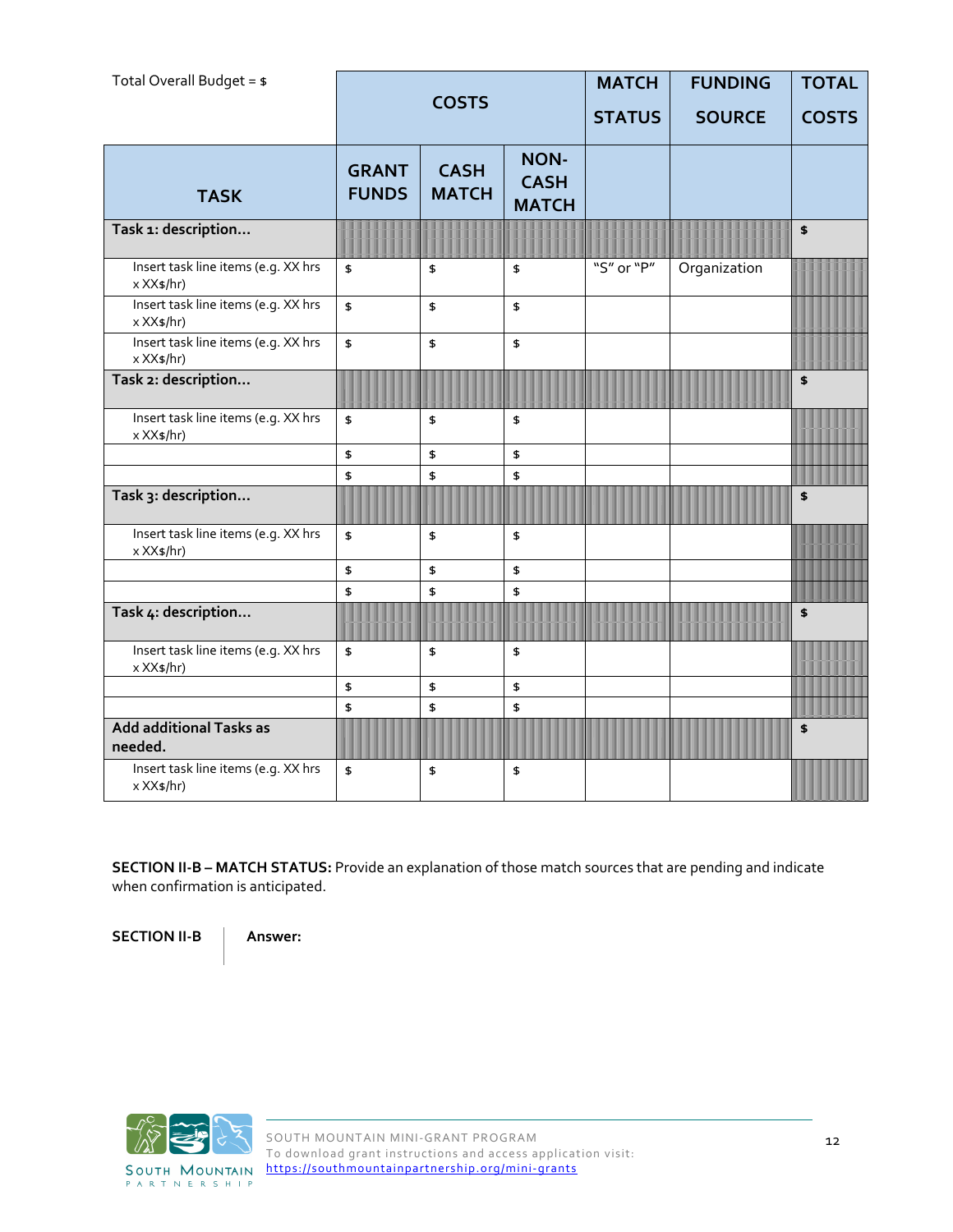### **SECTION III: ALIGNMENT WITH THE PARTNERSHIP [50 points]**

**SECTION III-A – CONNECTION TO PARTNERSHIP MISSION.** Describe how the proposed project advances the mission and goals of the Partnership by advancing the Partnership's mission of *"conserving Landscape Resources[2](#page-12-0) to enrich the quality of life and sense of place of the South Mountain region's citizens and communities."* Specifically, how does your project address *each one* of the Partnership's goals:

- *(1) How does your project Conserve Landscape Resources? (10 pts)* conserve, preserve, and/or sustain the resources that define the South Mountain landscape;
- *(2) How does your project Promote Landscape Resources? (10 pts)* increase public awareness of the resources that define the South Mountain landscape;
- *(3) How does your project Create Connections across the Landscape? (10 pts)* how will this project emphasize the interconnectedness of the landscape resources and create collaboration amongst a critical mass of public agencies, non-profit and community organizations, businesses, and citizens?

**SECTION III-A** | **Answer:** 

**SECTION III-B – PARTNER COLLABORATION.** *(10 pts)* **1.** Explain how this project will build and sustain collaborating partnerships; more weight will be given to truly collaborative projects that engage diverse partners. **2.** How will participating partners contribute to the project? Partner actions should be described here in sufficient detail so that we can clearly understand each partner's role in the project in addition to information presented in the Budget). **3.** Letters of support (PDF required) from each partner should be attached to the end of this application. Support letters should be written on official letterhead and include:

- The main contact person that will be collaborating, including contact information;
- A description of the Partner's role and match contribution (cash or in-kind) to the project.

**SECTION III-B Answer:** 

**SECTION III-C – CONNECTION TO AND INTEGRATION OF LANDSCAPE RESOURCES.** *(10 pts)* How does the project connect with each of the 'Landscape Resource' types*[3](#page-12-1)* (i.e. natural, cultural, recreational, and agricultural resources)? Projects that take action to address multiple Landscape Resources become a "nexus project" (see diagram on page 4) and will receive priority*.* 

*(1) How does your project address Agricultural resources?*

*(2) How does your project address Cultural resources?*

- *(3) How does your project address Natural resources?*
- *(4) How does your project address Recreational resources?*

**SECTION III-C Answer:** 

<span id="page-12-1"></span><sup>&</sup>lt;sup>3</sup> The Partnership's four priority Landscape Resources: Natural, Cultural, Agricultural, and Recreational resources. Also see our website at www.southmountainpartnership.org



**SOUTH MOUNTAIN PARTNERSHIP** 

<span id="page-12-0"></span> $2$  The Partnership's four priority Landscape Resources: Natural, Cultural, Agricultural, and Recreational resources. Also see our website at www.southmountainpartnership.org